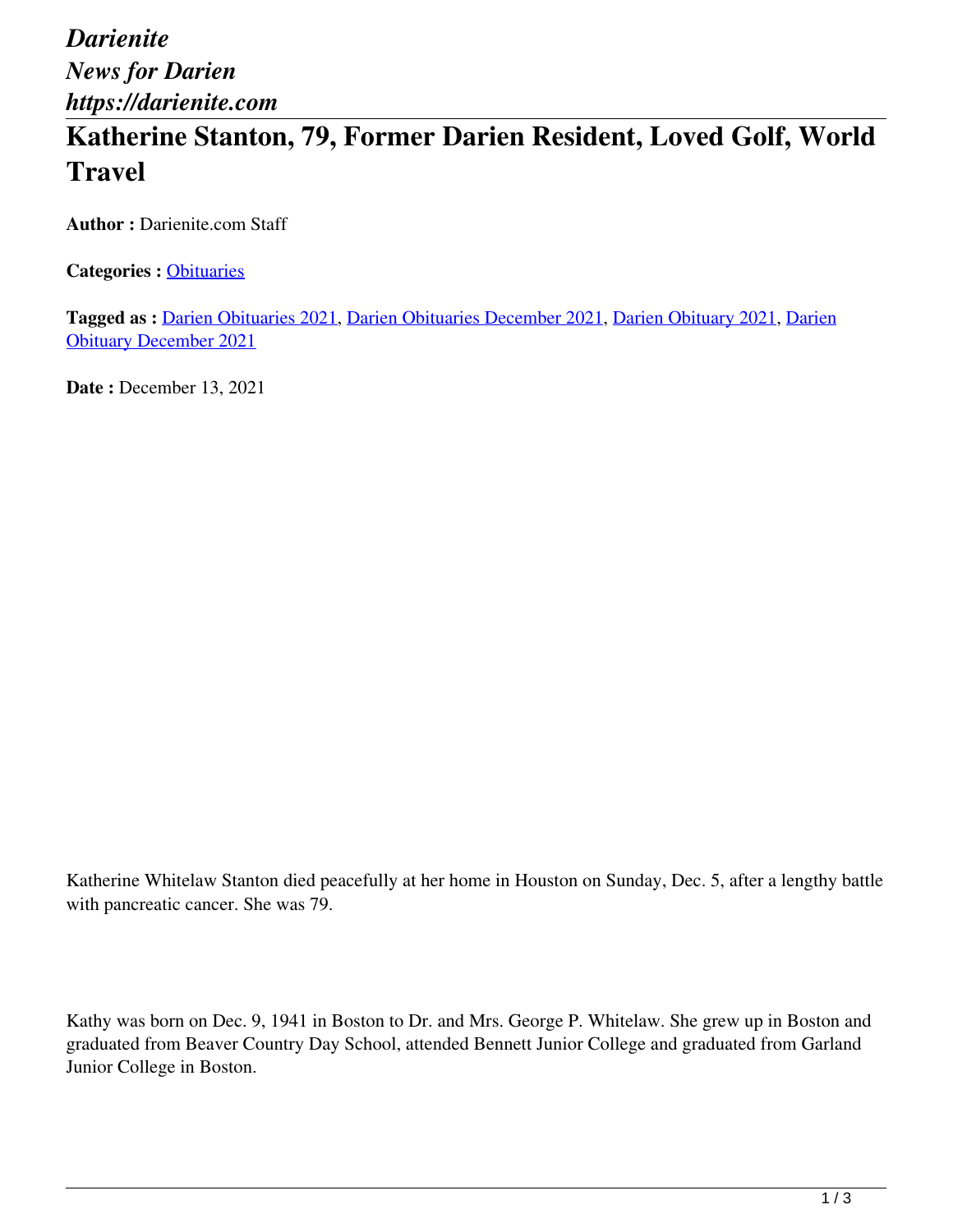## *Darienite News for Darien https://darienite.com*

Kathy moved to New York City to work as a guide in the New England Pavilion at the World's Fair. She remained in NYC where she met her husband-to-be. Kathy and John married in November1966 and lived in Manhattan.

After the birth of their first child, the Stantons moved to Darien and subsequently to New Canaan. When John took a job in Houston in 1977, they moved here, and Kathy began shepherding their two children through school, sports and other activities.

For a period after the move, she missed her Connecticut life, but soon fell in love with Houston's social and climatic warmth. She was a frequent volunteer at a variety of places where she could help other people.

In 1994, the Stantons purchased a home in Duxbury, Massachusetts, where they spent major portions of each year. Kathy had spent summers in Duxbury as a child and has family there. She loved to play golf and was fortunate to play courses across the United States and in the United Kingdom, mainland Europe and South Africa. She also loved to travel and see the world, and she saw a lot, if not most, of it.

Kathy was a member of the Junior League, the Garden Club of Houston, the Chilton Club, Houston Country Club and the Duxbury Yacht Club.

She is survived by her husband, John; her daughter, Mary Stanton Smith and Mary's husband, Stewart; her son, Robert Locke Stanton, and his wife, Katie; her granddaughters, Caroline Whitelaw Smith, Katherine Stewart Smith and Mary Elisabeth Smith; as well as grandsons, Robert Locke Stanton Jr., Samuel Wise Stanton and John Holt Stanton. She is also survived by her sister, Elisabeth Whitelaw Comer, and Elisabeth's husband, Kevin, of Naples, Florida; her brother, George P. Whitelaw Jr., and his wife, Phyllis, of Duxbury, Massachusetts; as well as many nieces and nephews.

A memorial service is to be conducted at 2 p.m., Wednesday, Dec. 15 at St. Martin's Episcopal Church, 717 Sage Road in Houston. Those unable to attend may watch via live-streaming.

Immediately following, all are invited to greet the family during a reception at a venue to be announced during the services.

An additional ceremony, on a date and time to be announced, will be held in St. John the Evangelist Church in Duxbury. The committal will be in Mayflower Cemetery in Duxbury.

In lieu of customary remembrances, the family requests with gratitude that memorial contributions in Kathy's honor be directed to St. Martin's Episcopal Church, 717 Sage Road, Houston, TX, 77056; or to the Garden Club of Houston, 4212 San Felipe St., PMB 486 Houston, TX, 77027.